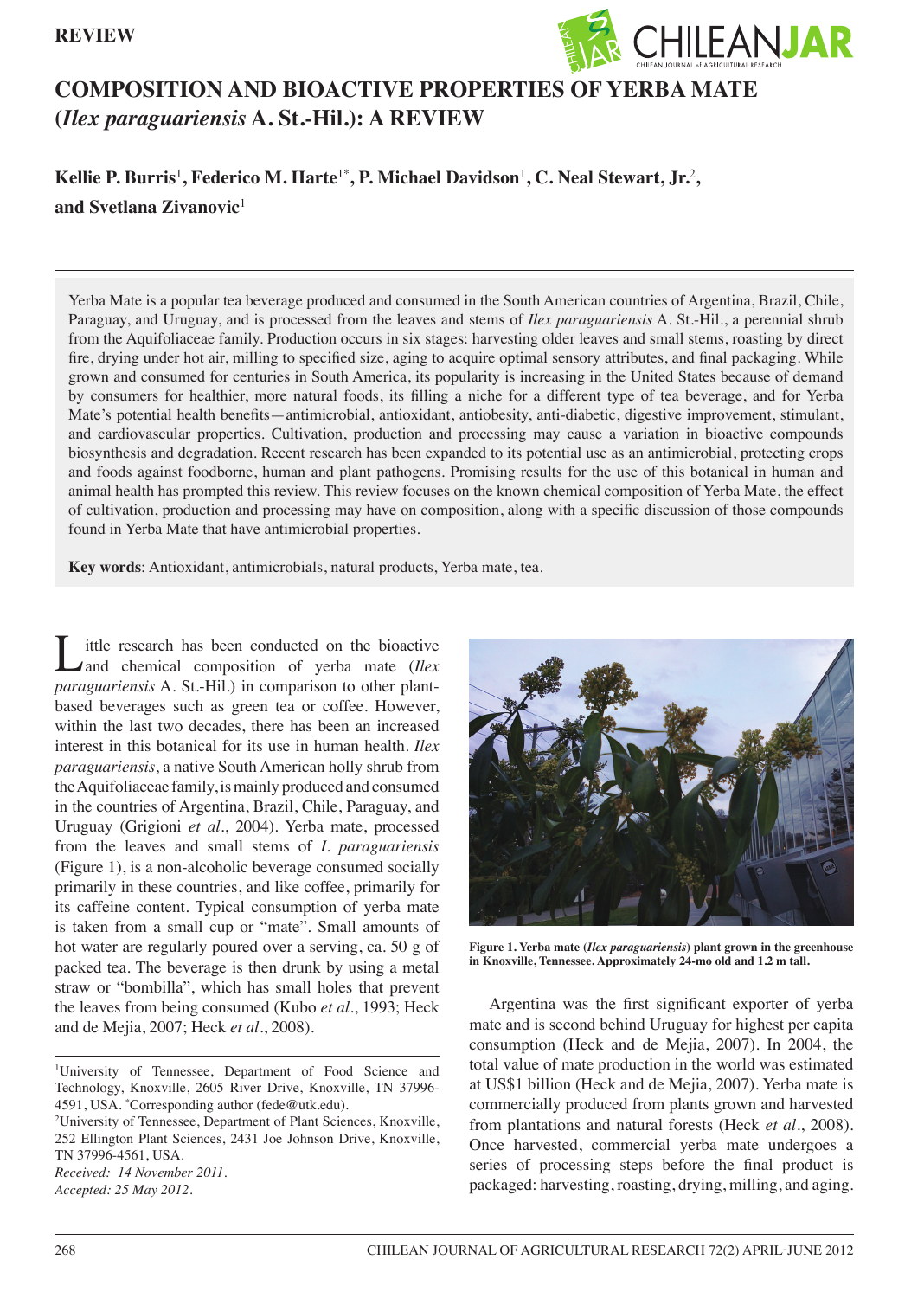Specific steps vary depending on the geographic region where the tea will be consumed (Heck and de Mejia, 2007; Heck *et al*., 2008). Several recent studies have examined the phytochemical content of yerba mate under different growth and processing conditions (Schmalko and Alzamora, 2001; Esmelindro *et al.*, 2002; Giulian *et al.*, 2009; Isolabella *et al.*, 2010). Growing and processing conditions both have been shown to have an effect on the chemical composition of the *I. paraguariensis* (Heck *et al.*, 2008), thus influencing the pharmacological properties.

The composition of yerba mate has been partially characterized and it includes a variety of polyphenols, xanthines, caffeoyl derivatives, saponins, and minerals that may be responsible for pharmacological activity (Alikaridis, 1987; Gosmann and Schenkel, 1989; Carini *et al*., 1998; Clifford and Ramírez-Martínez, 1990; Filip *et al*., 2001; Bastos *et al.*, 2006; 2007; Bravo *et al.*, 2007; Cardozo *et al.*, 2007; Heck and de Mejia, 2007; Marques and Farah, 2009) (Table 1). Studies have suggested that yerba mate leaves may have antioxidant (Gugliucci and Stahl, 1995; Carini *et al.*, 1998; Filip *et al*., 2000; Bastos *et al.*, 2006; Anesini *et al*., 2006; Bastos *et al.*, 2007; Pagliosa *et al*., 2010), antiobesity (Andersen and Fogh, 2001), antidiabetic (Lunceford and Gugliucci, 2005), diuretic (Gorgen *et al.*, 2005), chemopreventative, antifungal (Filip *et al.*, 2010), and stimulant (Filip *et al.*, 1998; Athayde *et al*., 2000) properties. It may also aid in digestion (Gorzalczany *et al*., 2001). Yerba mate has been recognized for a variety of pharmacological activities, but limited research has been conducted on its antimicrobial properties (Kubo *et al.*, 1993; Hongpattarakere, 2000; Sari *et al.*, 2007; Tsai *et al.*, 2008; Burris *et al*., 2011).

The use of yerba mate as an antimicrobial in foods and for crop protection is a relatively new concept (Racanicci *et al.*, 2009; Burris *et al.*, 2011) and has not been fully studied and reviewed. Crude extracts, i.e. tea, and a variety of isolated compounds derived from yerba mate have been shown to be active against a broad spectrum of Gram-positive and Gram-negative bacteria (Kubo *et al.*, 1993; Hongpattarakere, 2000; Sari *et al.*, 2007; Tsai *et al.*, 2008; Burris *et al.*, 2011). This points to possible use of crude extracts and isolated compounds as novel antimicrobials in foods.

The objective of this paper was to review the composition of yerba mate, the effect of cultivation, production, and processing has on its composition, and focus on those compounds that have bioactive properties.

### **CULTIVATION AND PROCESSING**

Yerba mate can be cultivated and processed in a variety of ways. Typically, yerba mate is grown in two different environments-plantations or natural forests. Plantations are the more popular growth environment because of ease of harvest and a more consistent production quality and quantity (Heck *et al.*, 2008). Yerba mate processing occurs in six steps: harvesting, roasting, drying, milling aging, and blending/packing (Isolabella *et al*., 2010). The leaves and small stems are harvested mechanically, divided into 100 kg sacks, and transported to a processing facility. Roasting, which inactivates enzymes and preserves sensory qualities, occurs by direct contact with fire at temperatures between 250 and 550 °C for 2 to 4 min (Isolabella *et al*., 2010). Drying takes place by exposure to hot air until moisture content of 3% is attained. The drying process typically takes 12 to 14 h (Isolabella *et al*., 2010). There is little information on the effect of culture and processing conditions on bioactive properties of yerba mate. Heck *et al*. (2008) examined the effects of growing and drying conditions on the phenolic composition of yerba mate, and found plantation grown yerba mate had higher levels of phenolic acids compared to forest grownmate (Heck *et al.*, 2008), demonstrating cultivation and processing can have a significant effect on the production and concentration of phytochemicals.

#### **Primary chemical composition of yerba mate**

**Phenolic compounds.** Structurally, polyphenols are comprised of a benzene ring that is bound with one or more hydroxyl groups. Polyphenols are derived from

**Table 1. Main bioactive compounds found in Yerba Mate and their health benefits.**

| Chemical<br>compound | Dry weight<br>composition ca. % | Known health benefits                                                        | References                                                                                |
|----------------------|---------------------------------|------------------------------------------------------------------------------|-------------------------------------------------------------------------------------------|
| Caffeoyl derivatives | 10.000                          |                                                                              | (Filip et al., 2001)                                                                      |
| Chlorogenic acid     | 2.800                           | Antioxidant, antimicrobial, antidiabetic, analgesic                          | (Filip et al., 2001)                                                                      |
| Caffeic acid         | 0.023                           | Antioxidant                                                                  | (Filip et al., 2000; 2001; Heck and de Mejia, 2007)                                       |
| $3,4$ -DCO           | 0.855                           | Anticancer, antioxidant                                                      | (Filip et al. 2001; Arbiser et al., 2005)                                                 |
| $3.5-DCO$            | 3.040                           | Anticancer, antioxidant                                                      | (Filip et al., 2001; Arbiser et al., 2005)                                                |
| $4.5-DCO$            | 2.890                           |                                                                              | (Filip et al., 2001)                                                                      |
| Saponins             | 5 to 10                         | Anticancer, Anti-inflammation, antiparasitic                                 | (Taketa et al., 2004b; Puangpraphant et al., 2011)                                        |
| Xanthines            |                                 |                                                                              |                                                                                           |
| Caffeine             | 1 to $2\%$                      | Anticarcinogenic, antiobesity, antioxidant, diuretic, stimulant, vasodilator | (Ito et al. 1997; Heck and de Mejia, 2007)                                                |
| Theobromine          | 0.3 to $0.9\%$                  | Stimulant, diuretic                                                          | (Ito et al., 1997; Heck and de Mejia, 2007)                                               |
| Theophylline         | 0 to trace                      | Stimulant, vasodilator                                                       | (Ito et al., 1997; Heck and de Mejia, 2007)                                               |
| Rutin                | 0.060                           | Antioxidant, lipoxygenase-inhibitor, anticancer, anti-tumor, anti-ulcer      | (Arbiser et al., 2005; Heck and de Mejia, 2007)                                           |
| Quercetin            | 0.0031                          | Anticancer, anti-inflammation, antimicrobial                                 | (Rauha et al., 2000; Arbiser et al., 2005; Puang                                          |
| Kaempferol           | 0.0012                          | Anti-inflammation, antimicrobial                                             | praphant and de Mejia, 2009)<br>(Rauha et al., 2000; Puangpraphant and de Mejia,<br>2009) |

DCQ: Dicaffeoylquinic acid.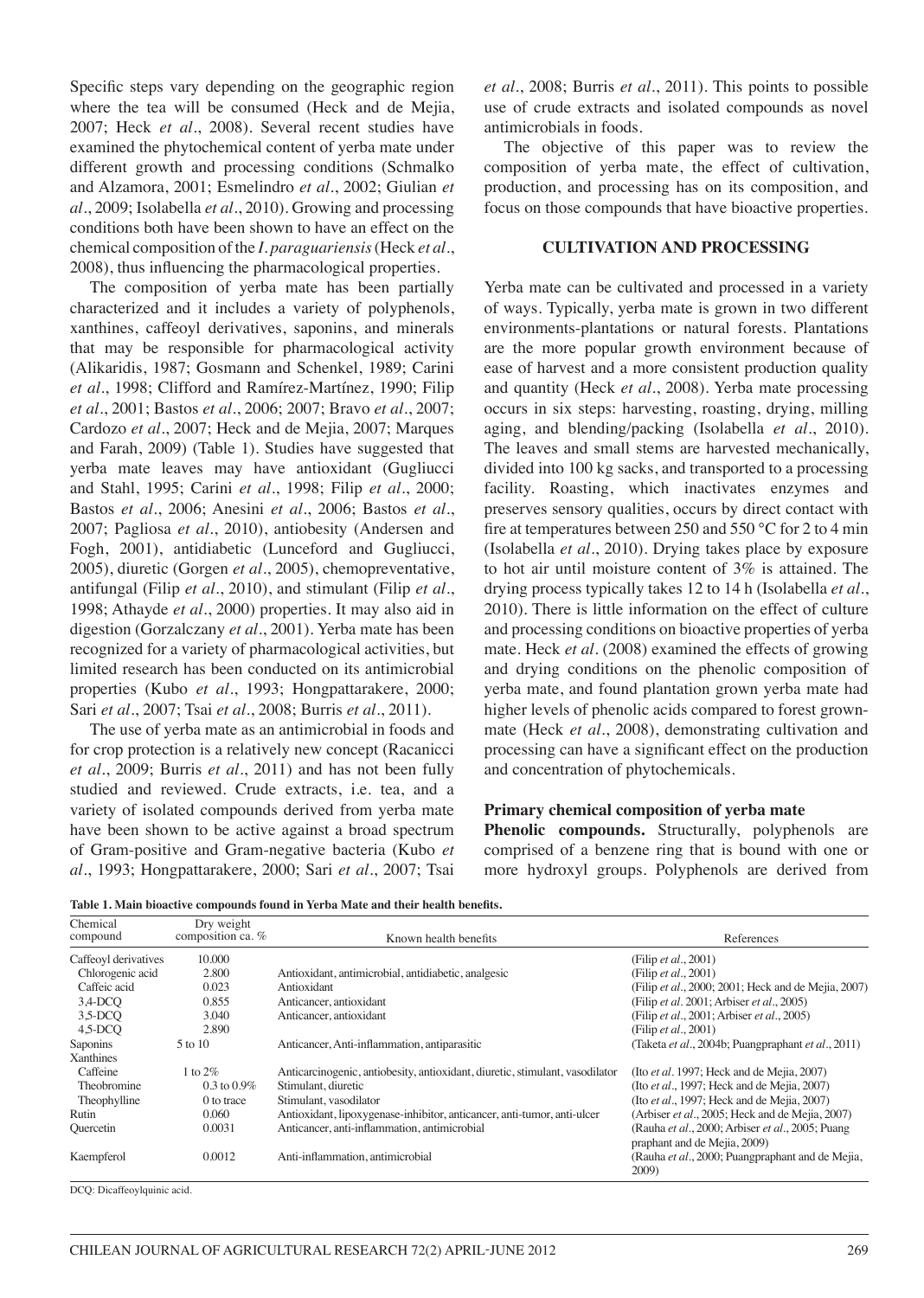mate plants and are considered its major bioactive compounds. The level of polyphenolics in yerba mate extracts are greater than those of green tea and similar to levels found in red wine (Gugliucci *et al.*, 2009; Gugliucci and Bastos, 2009). The polyphenols in yerba mate include caffeic acid, caffeine, caffeoyl derivatives, caffeoylshikimic acid, chlorogenic acid, feruloylquinic acid, kaempferol, quercetin, quinic acid, rutin, and theobromine (Carini *et al.*, 1998; Chandra and De Mejia Gonzalez, 2004; Atoui *et al.*, 2005; Bastos *et al.*, 2007; Bravo *et al.*, 2007) with caffeoyl derivatives accounting for approximately 10% of the dry weight (Filip *et al.*, 2001) (Table 1). A number of growing and processing factors can affect the amount of polyphenols extracted from yerba mate (Heck *et al.*, 2008; Isolabella *et al.*, 2010). Additionally, the method of consumption can have an influence on extracted polyphenolics (Meinhart *et al.*, 2010). A total infusion preparation with cold water, termed 'terere', demonstrated the extraction of almost all phenolics (Meinhart *et al.*, 2010). It was found that green leaves contained significantly lower concentrations of active compounds, caffeoyl derivative, methylxanthines and flavonoids, as compared to those leaves that had undergone processing, drying and aging (Isolabella *et al.*, 2010). Yerba mate extracts are highly rich in chlorogenic acids, and unlike green tea, contain no catechins (Chandra and De Mejia Gonzalez, 2004). According to (Dall'Orto *et al.*, 2005), on average, approximately 92 mg equivalent chlorogenic acid was extracted from each gram of yerba mate leaves. Jaiswal *et al.* (2010) detected and characterized 42 chlorogenic acids isomers based from yerba mate using LC-MS-eight caffeoylquinic acids, five dicaffeoylquinic acids, six feruloylquinic acids, two diferuloyl quinic acids, five p-coumaroylquinic acids, four caffeoyl-p-coumaroylquinic acids, seven caffeoylferuloylquinic acids, three caffeoyl-sinapoylquinic acids, one tricaffeoylquinic acid, and one dicaffeoylferuloylquinic acid.

The polyphenolic content of yerba mate has been shown to be strongly related to its overall antioxidant capacity (Chandra and De Mejia Gonzalez, 2004) similar to green tea. Polyphenols are reducing agents and have been reported to provide body tissues protection from oxidative stress that causes aging, cancer, cardiovascular disease and inflammation (Ames *et al.*, 1993; Scalbert *et al.*, 2005).

**Saponins.** Saponins are glycosidic compounds that are generally water-soluble and foam upon shaking (Bastos *et al.*, 2007). The primary saponins identified from yerba mate are matesaponin 1 through 5 (Gosmann and Schenkel, 1989; Gosmann *et al.*, 1995; Kraemer *et al.*, 1996). Matesaponin 1 was first discovered by Gosmann and Schenkel (1989) with a chemical structure of ursolic acid-3-0-[β-D-glucopyranosyl-(1→3)-α-L-arabinopyranosyl]-(28→1)-β-D-glucopyranosyl ester. Gosmann

*et al*. (1995) then discovered and structurally determined three more saponins, matesaponin 2 through 4. Yerba mate leaves have a relatively high saponin content, 5 to 10% of the total dry weight. Puangpraphant *et al.* (2011) quantified and purified saponins from dried mate leaves and obtained 10 to 15 mg  $g^{-1}$  dry weight total saponins, mainly matesaponins 1 and 2 (Puangpraphant *et al.*, 2011). The method of consumption of yerba mate influences the amount of xanthines extraction. Meinhart *et al*. (2010) determined that the highest quantities of xanthines were extracted from partial infusions with hot water.

Saponins have been reported to provide a hypocholesteremic effect by inhibiting the passive diffusion of colic acid through the formation of micelles preventing absorption, anticancer, antiparasitic (Taketa *et al.*, 2004a; 2004b), and anti-inflammatory properties.

**Xanthines.** Xanthines are a class of purine alkaloids found in many different plants. There are three xanthines found in yerba mate, caffeine, theobromine, and theophyline, and give yerba mate its characteristic bitter flavor and stimulant effects (Filip *et al.*, 1998; Athayde *et al.*, 2000; Gorgen *et al.*, 2005). Of these, caffeine is present in the highest concentrations at 1 to 2% of total dry weight, followed by theobromine at 0.3 to 0.9% of total dry weight (Ito *et al.*, 1997) (Table 1). The consumption of caffeine found in a cup of yerba mate (78 mg) is similar to that of a cup of coffee (85 mg); however, the typical method of yerba mate consumption involving repeatedly pouring additional hot water over in the 'mate' can yield intakes greater than 260 mg of caffeine per serving, attributed to percent stem or woody content and extraction rate. Processing by three-stage drying was shown to significantly decrease caffeine content by 30% (Schmalko and Alzamora, 2001). However, Bastos *et al*. (2006) found that dried leaves had significantly higher amounts of caffeine than fresh leaves.

### **BIOACTIVE PROPERTIES AND HEALTH IMPLICATIONS**

## **Antimicrobial and oral health**

Relatively limited research has been conducted on isolation and identification of compounds possessing antimicrobial activity derived from yerba mate (Kubo *et al.*, 1993; Hongpattarakere, 2000; Sari *et al.*, 2007; Tsai *et al.*, 2008; Filip *et al.*, 2010). Filip *et al*. (2010) identified caffeoyl derivatives, methylxanthines, and rutin from yerba mate aqueous extracts with antifungal activity. N-hexane extracts of yerba mate have been shown to be effective antimicrobial agents against the oral bacterium, *Streptococcus mutans* (Kubo *et al.*, 1993). The 10 main compounds identified as potential antimicrobial components were linalool, α-ionone, β-ionone, α-terpineol, octanoic acid, geraniol, 1-octanol, nerolidol, geranylactetone, and eugenol (Kubo *et al*., 1993). These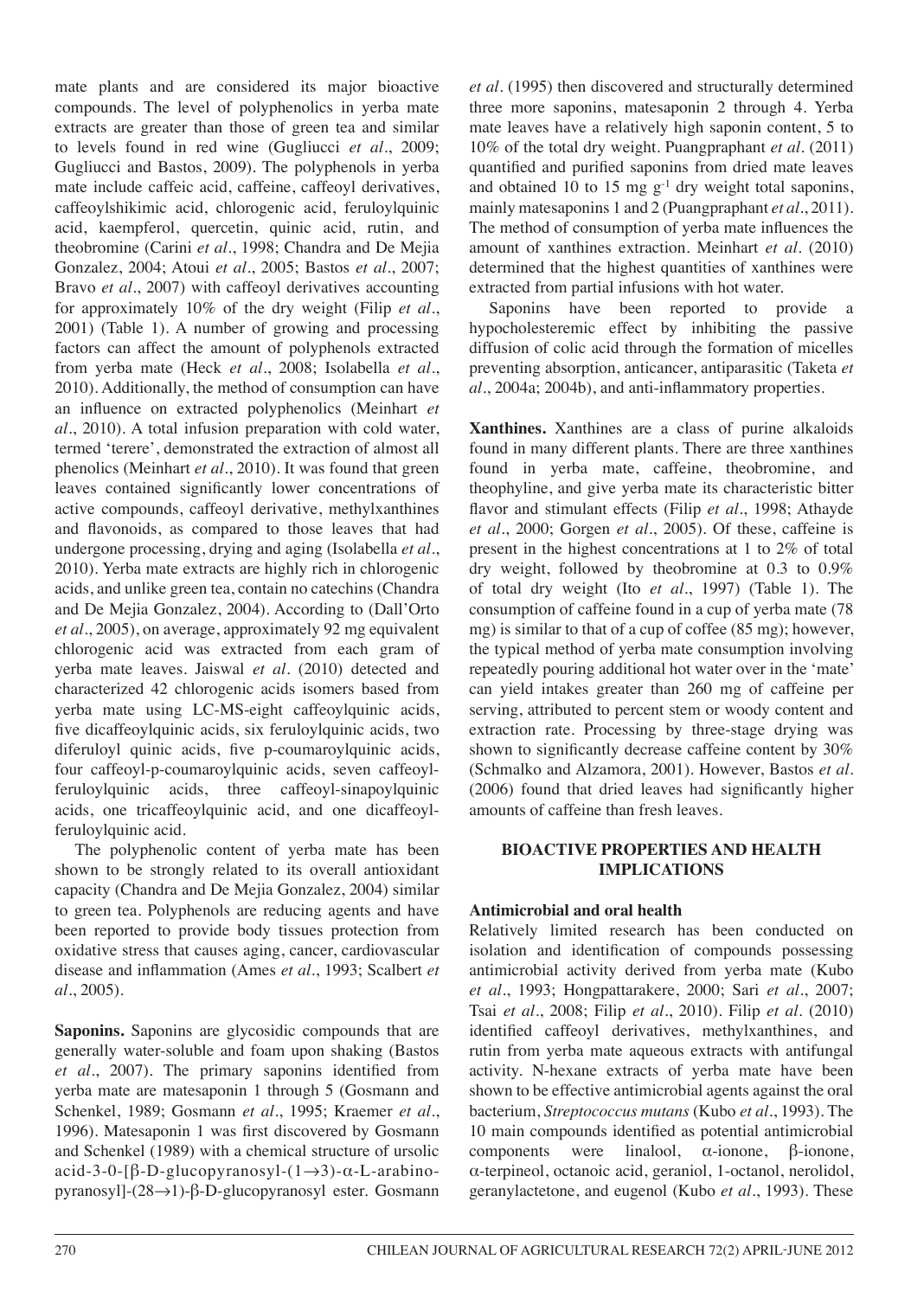compounds have been shown to be active against a broad spectrum of Gram-positive and Gram-negative bacteria, with effective levels between 12.5 and 1600  $\mu$ g mL<sup>-1</sup> (Taniguchi *et al.*, 1978; Kubo *et al.*, 1991; 1993; Sari *et al.*, 2007). The Gram-positive bacteria, *Bacillus subtilis*, *Brevibacterium ammoniagenes*, *Propionibacterium acnes*, *Staphylococcus aureus*, and *Streptococcus mutans*, and five fungi, *Saccharomyces cerevisiae*, *Candida utilis*, *Pityrosporum ovale*, *Penicillium chrysogenum*, and *Trichophyton mentagrophytes*, were inhibited by at least one of the ten identified compounds tested (Kubo *et al.*, 1993). None of the extracts tested were effective against the Gram-negative bacteria, *Pseudomonas aeruginosa* or *Enterobacter aerogenes* and were found to be only weakly active against *Escherichia coli* (Kubo *et al.*, 1993). Burris *et al.* (2011) determined that aqueous extracts from yerba mate demonstrated antimicrobial activity against *S. aureus* and *E. coli* O157:H7, indicating inhibition and inactivation of both Gram-positive and Gram-negative bacteria. This finding suggests that an additional compound is present in the aqueous extract that provides activity in addition to the 10 identified by Kubo *et al.* (1993).

While many of the major compounds found in yerba mate extracts are known (Kubo *et al*., 1993; Hongpattarakere, 2000; Heck and de Mejia, 2007), contradictory information is available on which compounds might contribute to antimicrobial activity and whether they may have additive or synergistic effects in combination. Polyphenols identified in yerba mate include caffeic acid, caffeine, caffeoyl derivatives, caffeoylshikimic acid, chlorogenic acid, feruloylquinic acid, kaempferol, quercetin, quinic acid, rutin, and theobromine (Heck and de Mejia, 2007; Marques and Farah, 2009) all of which contribute to the antimicrobial activity against foodborne pathogens. Caffeic and chlorogenic acids in their pure form have demonstrated activity against Gram-negative bacteria (Herald and Davidson, 1983; Puupponen-Pimia *et al.*, 2001). However, Kubo *et al*. (1993) found that the three main compounds found in yerba mate, caffeine, ursolic acid and chlorogenic acid, did not demonstrate antimicrobial activity against Gram-negative or Grampositive bacteria, including *E. coli* and *S. aureus*. Further, Rauha *et al*. (2000) found caffeic acid did not demonstrate inhibitory activity against the Gram-positive bacteria, *S. aureus*, *S. epidermidis*, or *Bacillus subtilis*. However, Herald and Davidson (1983) demonstrated a reduction in viable *S. aureus* at pH 5.0 by p-coumeric acid. No inhibition against *Streptococcus mutans* has been observed with caffeine (Daglia *et al.*, 2002), indicating caffeine was not contributing to activity observed by Kubo *et al.* (1993). Several of the flavonols found in yerba mate have also been examined for their antimicrobial activity—kaempferol, quercetin, and rutin (Panizzi *et al.*, 2002; Rauha *et al.*, 2000). Kaempferol did not to inhibit *S. epidermidis* (Rauha *et al.*, 2000) or *E. coli* (Puupponen-Pimia *et al.*, 2001);

however, it demonstrated antimicrobial activity against *S. aureus* (Rauha *et al.*, 2000). Similarly, quercetin exhibited strong inhibition against *S. aureus*, but unlike kaempferol, provided strong to moderate activity against *S. epidermidis* and *B. subtilis* respectively (Rauha *et al.*, 2000). Results from Panizzi *et al*. (2002) were contradictory to these, where neither kaempferol nor quercetin demonstrated antimicrobial activity against *S. aureus* or *E. coli*. Rutin did not demonstrate any activity against *S. aureus*, *S. epidermidis* or *B. subtilis* (Rauha *et al.*, 2000).

Caffeoylquinic acid derivatives have been shown to contribute to antimicrobial activity in other crude plant extracts (Chakraborty and Mitra, 2008) and have been found in yerba mate extract (Filip *et al.*, 2000; 2010). It is likely a combination of compounds found in yerba mate extracts is contributing to the antimicrobial activity against Gram-negative and Gram-positive bacteria as evidenced by the ineffectiveness of activity of some individual compounds.

#### **Antioxidant, anti-obesity, anti-inflammation**

The pharmacological properties—antioxidant, antiobesity and anti-inflammation—of yerba mate extracts and compounds have been previously reviewed (Bastos *et al.*, 2007; Heck and de Mejia, 2007; Bracesco *et al.*, 2010). Oxygen radicals are involved in many human diseases including cancer, inflammation, liver and cardiovascular disease (Ames *et al.*, 1993; Halliwell, 1994). Yerba mate extracts have been previously shown to provide antioxidant activity and inhibition of low-densitylipoproteins oxidation (Gugliucci and Stahl, 1995; Filip *et al.*, 2000; Chandra and De Mejia Gonzalez, 2004) *in vitro* (Gugliucci and Stahl, 1995; Filip *et al.*, 2000) and *in vivo* (Gugliucci, 1996; Schinella *et al.*, 2000; Lanzetti *et al.*, 2008). Similarly, Martins *et al*. (2009) determined that mice fed yerba mate had lower thiobarbituric acid reactive substances in the liver, suggesting that treatment with yerba mate extract protected unsaturated fatty acids from oxidation and may especially protect the liver (Martins *et al.*, 2009).

According to Andersen and Fogh (2001), in overweight patients, yerba mate extract significantly delayed gastric emptying, decreased the perceived time to fullness and ultimately induced a significant weight loss after 45 d. Arcari *et al.* (2009) demonstrated that treatment with yerba mate extract has potent anti-obesity effects in adipose tissue *in vivo* by controlling the expression of several genes related to obesity processes, such as inflammatory markers.

Inflammation is a factor in many human diseases: cancer, cardiovascular disease, obesity, and diabetes.

Lanzetti et al. (2008) determined that yerba mate reduced acute lung inflammation in mice exposed to cigarette smoke. Recently, Puangpraphant and de Mejia (2009) investigated the potential anti-inflammatory effect of yerba mate extracts as well as some of its compound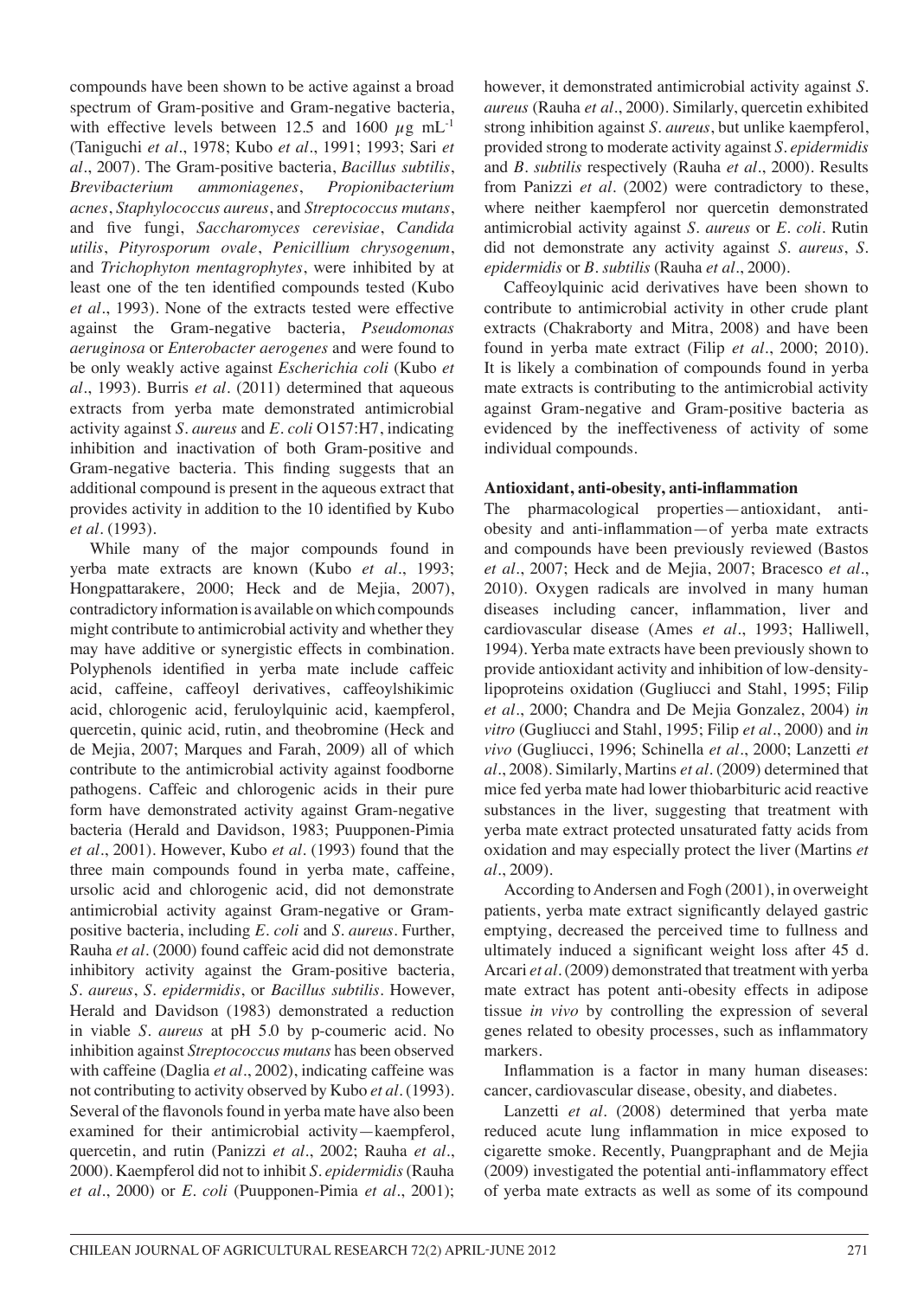and their interactions. Quercetin was determined the most potent inhibitor of pro-inflammatory responses at a concentration 10 times lower than that of other tested compounds (Puangpraphant and de Mejia, 2009).

### **CONCLUSIONS**

Plants have been used as a source of bioactive compounds for thousands years. However, within the last decade, the want and need for more natural, bioactive compounds has grown. Research on extracts and isolated compounds from yerba mate to benefit human health has provided a number of pharmacological applications: antioxidant, antimicrobial, anti-inflammatory, antiobesity, and anticancer. With the potential use of yerba mate extracts as antimicrobials in foods, sensory qualities must be addressed. One common negative factor associated with the use of plant extracts as antimicrobial food preservatives is their effect on food sensory (flavor, odor) properties. The flavor of yerba mate infusions has been described in various terms, such as bitter, acid, astringent, hay, green, humid, toasted, and paper. However, use of yerba mate (dried and aqueous extracts) had no effect on the taste or smell of precooked chicken meat balls.

While the need for more research on the isolation and identification of bioactive compounds exists, evidence seems to demonstrate that yerba mate is a botanical with a variety of compounds that can be applied for use in human health. Research confirms the influence cultivation and processing have on the chemical composition of yerba mate and demonstrates their importance in the production of bioactive compounds. Further research can be explored to optimize growth and processing technologies to enhance bioactive compounds for use in foods, crops, cosmetics, nutraceuticals, and supplements to support human health.

**Composición y propiedades bioactivas de la yerba mate (***Ilex paraguariensis* **A. St.-Hil.): una revisión.** Yerba mate es una infusión popular producida y consumida en Argentina, Brasil, Chile, Paraguay y Uruguay. Se procesa a partir de hojas y tallos de *Ilex paraguariensis* A. St.- Hil., un arbusto perenne de la familia Aquifoliaceae. El procesamiento ocurre en seis etapas: recolección de hojas maduras y tallos pequeños, tostado por fuego directo, secado por aire caliente, molienda, envejecimiento (dependiendo de los atributos sensoriales requeridos), y embalaje final. Si bien la yerba mate se ha cultivado y consumido por siglos en América del Sur, su popularidad en los Estados Unidos ha aumentando debido a la demanda por bebidas saludables y alimentos más naturales y por los potenciales beneficios para la salud de la yerba mate (antioxidante, antimicrobiano, acción contra la obesidad y diabetes, digestivo, estimulante). La yerba mate también se ha investigado como agente de prevención y causa de algunos tipos de cáncer, causando controversia entre investigadores. Investigaciones recientes han ampliado el espectro de uso de la yerba mate como agente antimicrobiano, protección de cultivos y acción contra patógenos transmitidos por alimentos. Resultados prometedores para el uso de esta planta en la salud humana y animal han llevado a esta revisión. Esta revisión se centró en la composición de la yerba mate, y el efecto que el cultivo y el procesamiento puede tener sobre sus propiedades.

**Palabras clave:** antioxidantes, antimicrobianos, natural productos, yerba mate, té.

#### **LITERATURE CITED**

- Alikaridis, F. 1987. Natural constituents of *Ilex* species. Journal of Ethnopharmacology 20:121-144.
- Ames, B.N., M.K. Shigenaga, and T.M. Hagen. 1993. Oxidants, antioxidants, and the degenerative diseases of aging. Proceedings of the National Academy of Sciences USA 90:7915-7922.
- Andersen, T., and J. Fogh. 2001. Weight loss and delayed gastric emptying following a South American herbal preparation in overweight patients. Journal of Human Nutrition and Dietetics 14:243-250.
- Anesini, C., G. Ferraro, and R. Filip. 2006. Peroxidase-like activity of *Ilex paraguariensis*. Food Chemistry 97:459-464.
- Arbiser, J.L., X.C. Li, C.F. Hossain, D.G. Nagle, D.M. Smith, P. Miller, *et al*. 2005. Naturally occurring proteasome inhibitors from mate tea (*Ilex paraguayensis*) serve as models for topical proteasome inhibitors. Journal of Investigative Dermatology  $125:207 - 212$ .
- Arcari, D.P., W. Bartchewsky, T.W. dos Santos, K.A. Oliveira, A. Funck, J. Pedrazzoli, *et al*. 2009. Antiobesity effects of yerba mate extract (*Ilex paraguariensis*) in high-fat diet-induced obese mice. Obesity 17:2127-33.
- Athayde, M.L., G.C. Coelho, and E.P. Schenkel. 2000. Caffeine and theobromine in epicuticular wax of *Ilex paraguariensis* A. St.-Hil. Phytochemistry 55:853-857.
- Atoui, A.K., M. Abdelhak, G. Boskou, and P. Kefalas. 2005. Tea and herbal infusions: their antioxidant activity and phenolic profile. Food Chemistry 89:27-36.
- Bastos, D.H.M., E.Y. Ishimoto, M.O.M. Marques, A.F. Ferri, and E.A.F.S. Torres. 2006. Essential oil and antioxidant activity of green mate and mate tea (*Ilex paraguariensis*) infusions. Journal of Food Composition and Analysis 19:538-543.
- Bastos, D.H.M., L.A. Saldanha, R.R. Catharino, A.C.H.F. Sawaya, I.B.S. Cunha, P.O. Carvalho, and M.N. Eberlin. 2007. Phenolic antioxidants identified by ESI-MS from yerba mate (*Ilex paraguariensis*) and green tea (*Camelia sinensis*) extracts. Molecules 12:423-432.
- Bracesco, N., A.G. Sanchez, V. Contreras, T. Menini, and A. Gugliucci. 2010. Recent advances on *Ilex paraguariensis*  research: Minireview. Journal of Ethnopharmacology 136:378- 384. doi:10.1016/j.jep.2010.06.032.
- Bravo, L., L. Goya, and E. Lecumberri. 2007. LC/MS characterization of phenolic constituents of mate (*Ilex paraguariensis*, St. Hil.) and its antioxidant activity compared to commonly consumed beverages. Food Research International 40:393-405.
- Burris, K.P., P.M. Davidson, C.N. Stewart Jr., and F. Harte. 2011. Antimicrobial activity of yerba mate (*Ilex paraguariensis*) aqueous extracts against *Escherichia coli* O157:H7 and *Staphylococcus aureus*. Journal of Food Science 76(6):M456-M462.
- Cardozo, Jr. E.L., O. Ferrarese-Filho, L.C. Filho, M.D.L.L. Ferrarese, C.M. Donaduzzi, and J.A. Sturion. 2007. Methylxanthines and phenolic compounds in mate (*Ilex paraguariensis* St. Hil.) progenies grown in Brazil. Journal of Food Composition and Analysis 20:553-558.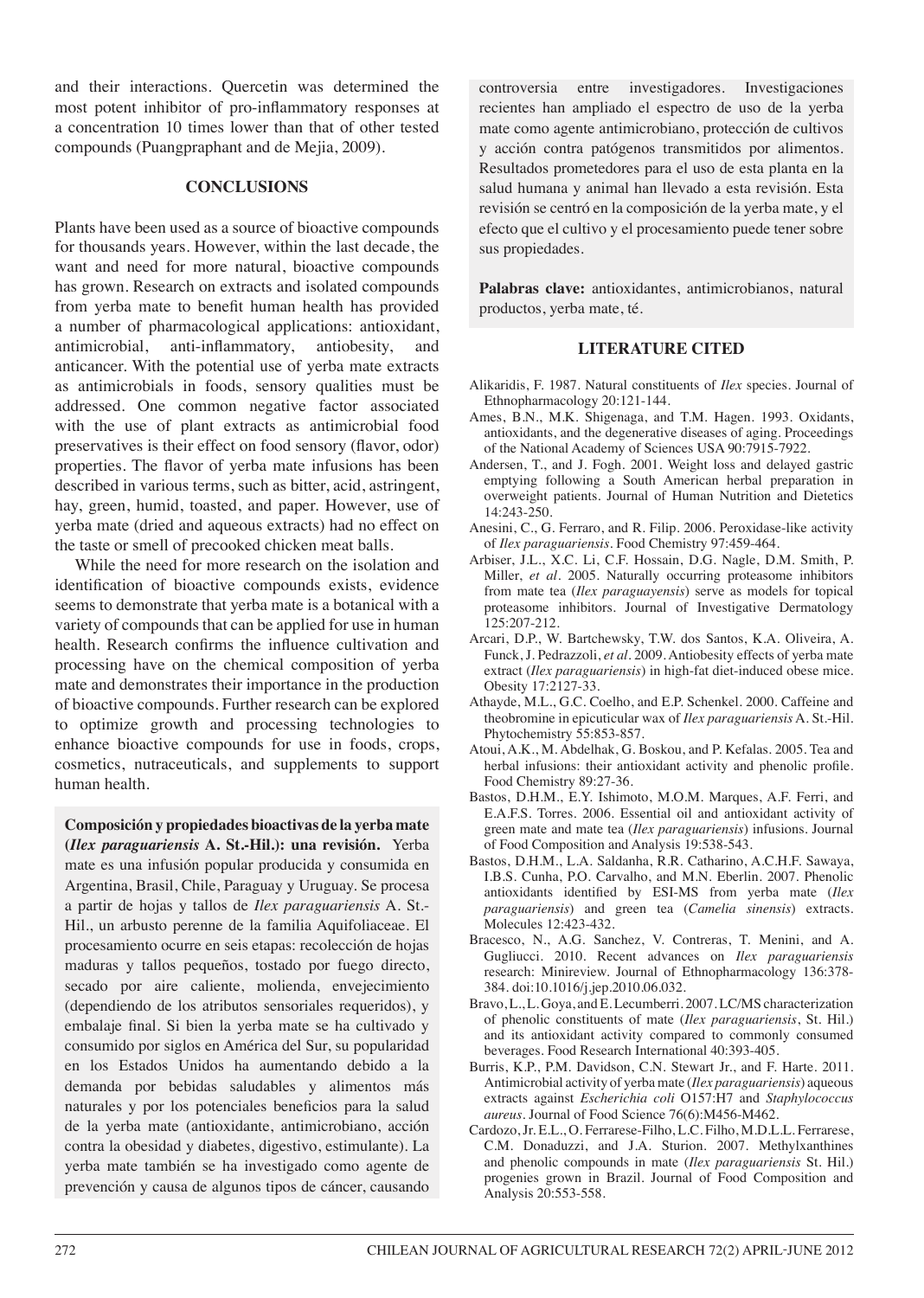- Carini, M., R.M. Facino, G. Aldini, M. Calloni, and L. Colombo. 1998. Characterization of phenolic antioxidants from mate (*Ilex paraguayensis*) by liquid chromatography mass spectrometry and liquid chromatography tandem mass spectrometry. Rapid Communications in Mass Spectrometry 12:1813-1819.
- Chakraborty, M., and A. Mitra. 2008. The antioxidant and antimicrobial properties of the methanolic extract from *Cocos nucifera* mesocarp*.* Food Chemistry 107:994-999.
- Chandra, S., and E. De Mejia Gonzalez. 2004. Polyphenolic compounds, antioxidant capacity, and quinone reductase activity of an aqueous extract of *Ardisia compressa* in comparison to mate (*Ilex paraguariensis*) and green (*Camellia sinensis*) teas. Journal of Agricultural and Food Chemistry 52:3583-3589.
- Clifford, M.N., and J.R. Ramirez-Martinez. 1990. Chlorogenic acids and purine alkaloids contents of mate (*Ilex paraguariensis*) leaf and beverage. Food Chemistry 35:13-21.
- Daglia, M., R. Tarsi, A. Papetti, P. Grisoli, C. Dacarro, C. Pruzzo, and G. Gazzani. 2002. Antiadhesive effect of green and roasted coffee on *Streptococcus mutans*' adhesive properties on salivacoated hydroxyapatite beads. Journal of Agricultural and Food Chemistry 50:1225-1229.
- Dall'Orto, V.C., J.M. Vago, R.R. Carballo, and I.N. Rezzano. 2005. Comparison of tyrosinase biosensor and colorimetric method for polyphenol analysis in different kinds of teas. Analytical Letters 38:19-33.
- Esmelindro, M.C., G. Toniazzo, A. Waczuk, C. Dariva, and D.d. Oliveira. 2002. Effects of industrial processing steps on the physico-chemical characteristics of mate tea leaves. Ciencia e Tecnologia de Alimentos 22:199-204.
- Filip, R., R. Davicino, and C. Anesini. 2010. Antifungal activity of the aqueous extract of *Ilex paraguariensis* against *Malassezia furfur*. Phytotherapy Research 24:715-719.
- Filip, R., P. Lopez, J. Coussio, and G. Ferraro. 1998. Mate substitutes or adulterants: study of xanthine content. Phytotherapy Research 12:129-131.
- Filip, R., P. Lopez, G. Giberti, J. Coussio, and G. Ferraro. 2001. Phenolic compounds in seven South American *Ilex* species. Fitoterapia 72:774-778.
- Filip, R., S.B. Lotito, G. Ferraro, and C.G. Fraga. 2000. Antioxidant activity of *Ilex paraguariensis* and related species. Nutrition Research 20:1437-1446.
- Giulian, R., C.E.I.D. Santos, S.D.M. Shubeita, L.M.D. Silva, M.L. Yoneama, and J.F. Dias. 2009. The study of the influence of industrial processing on the elemental composition of mate tea leaves (*Ilex paraguariensis*) using the PIXE technique. Lebenson Wiss Technology-Food Science and Technology 42:74-80.
- Gorgen, M., K. Turatti, A.R. Medeiros, A. Buffon, C.D. Bonan, J.J.F. Sarkis, and G.S. Pereira. 2005. Aqueous extract of *Ilex paraguariensis* decreases nucleotide hydrolysis in rat blood serum. Journal of Ethnopharmacology 97:73-77.
- Gorzalczany, S., R. Filip, M.D. Alonso, J. Mino, G.E. Ferraro, and C. Acevedo. 2001. Choleretic effect and intestinal propulsion of 'mate' (*Ilex paraguariensis*) and its substitutes or adulterants. Journal of Ethnopharmacology 75:291-294.
- Gosmann, G., D. Guillaume, A.T. Taketa, and E.P. Schenkel. 1995. Triterpenoid saponins from *Ilex paraguariensis*. Journal of Natural Products 58:438-441.
- Gosmann, G., and E.P. Schenkel. 1989. A new saponin from Mate, *Ilex paraguariensis*. Journal of Natural Products 52:1367-1370.
- Grigioni, G., F. Carduza, M. Irurueta, and N. Pensel. 2004. Flavour characteristics of *Ilex paraguariensis* infusion, a typical Argentine product, assessed by sensory evaluation and electronic nose. Journal of the Science of Food and Agriculture 84:427-432.
- Gugliucci, A. 1996. Antioxidant effects of *Ilex paraguariensis*: induction of decreased oxidability of human LDL *in vivo*. Biochemical and Biophysical Research Communications 224:338-344.
- Gugliucci, A., and D.H. Bastos. 2009. Chlorogenic acid protects paraoxonase 1 activity in high density lipoprotein from inactivation caused by physiological concentrations of hypochlorite. Fitoterapia 80:138-142.
- Gugliucci, A., D.H. Bastos, J. Schulze, and M.F. Souza. 2009. Caffeic and chlorogenic acids in *Ilex paraguariensis* extracts are the main inhibitors of AGE generation by methylglyoxal in model proteins. Fitoterapia 80:339-344.
- Gugliucci, A., and A.J.C. Stahl. 1995. Low-density-lipoprotein oxidation is inhibited by extracts of *Ilex paraguariensis*. Biochemistry and Molecular Biology International 35:47-56.
- Halliwell, B. 1994. Free radicals and antioxidants: a personal view. Nutrition Reviews 52:253-65.
- Heck, C.I., and E.G. de Mejia. 2007. Yerba Mate Tea (*Ilex paraguariensis*): a comprehensive review on chemistry, health implications, and technological considerations. Journal of Food Science 72:R138-151.
- Heck, C.I., M. Schmalko, and E. Gonzalez de Mejia. 2008. Effect of growing and drying conditions on the phenolic composition of mate teas (*Ilex paraguariensis*). Journal of Agricultural and Food Chemistry 56:8394-8403.
- Herald, P.J., and P.M. Davidson. 1983. Antibacterial activity of selected hydroxycinnamic acids. Journal of Food Science 48:1378-1379.
- Hongpattarakere, T. 2000. Natural antimicrobial components isolated from Yerba Mate (*Ilex paraguariensis*) leaves. 189 p. Ph.D. dissertation. University of Wisconsin, Madison, Wisconsin, USA.
- Isolabella, S., L. Cogoi, P. Lopez, C. Anesini, G. Ferraro, and R. Filip. 2010. Study of the bioactive compounds variation during yerba mate (*Ilex paraguariensis*) processing. Food Chemistry 122:695-699.
- Ito, E., A. Crozier, and H. Ashihara. 1997. Theophylline metabolism in higher plants. Biochimica et Biophysica Acta 1336:323-330.
- Jaiswal, R., T. Sovdat, F. Vivan, and N. Kuhnert. 2010. Profiling and characterization by LC-MSn of the chlorogenic acids and hydroxycinnamoylshikimate esters in mate (*Ilex paraguariensis*). Journal of Agricultural and Food Chemistry 58:5471-5484.
- Kraemer, K.H., A.T.C. Taketa, E.P. Schenkel, G. Gosmann, and D. Guillaume. 1996. Matesaponin 5, a highly polar saponin from *Ilex paraguariensis*. Phytochemistry 42:1119-1122.
- Kubo, I., M. Himejima, and H. Muroi. 1991. Antimicrobial activity of flavor components of cardamom *Elattaria cardamomum* (Zingiberaceae) seed. Journal of Agricultural and Food Chemistry 39:1984-1986.
- Kubo, I., H. Muroi, and M. Himejima. 1993. Antibacterial activity against *Streptococcus mutans* of mate tea flavor components. Journal of Agricultural and Food Chemistry 41:107-111.
- Lanzetti, M., F.S. Bezerra, B. Romana-Souza, A.C. Brando-Lima, V.L.G. Koatz, L.C. Porto, and S.S. Valenca. 2008. Mate tea reduced acute lung inflammation in mice exposed to cigarette smoke. Nutrition 24:375-381.
- Lunceford, N., and A. Gugliucci. 2005. *Ilex paraguariensis* extracts inhibit AGE formation more efficiently than green tea. Fitoterapia 76:419-427.
- Marques, V., and A. Farah. 2009. Chlorogenic acids and related compounds in medicinal plants and infusions. Food Chemistry 113:1370-1376.
- Martins, F., A.J. Suzan, S.M. Cerutti, D.P. Arcari, M.L. Ribeiro, D.H. Bastos, and O. Carvalho Pde. 2009. Consumption of mate tea (*Ilex paraguariensis*) decreases the oxidation of unsaturated fatty acids in mouse liver. British Journal of Nutrition 101:527-532.
- Meinhart, A.D., C.S. Bizzotto, C.A. Ballus, A.C. Poloni Rybka, M.R. Sobrinho, R.S. Cerro-Quintana, *et al*. 2010. Methylxanthines and phenolics content extracted during the consumption of mate (*Ilex paraguariensis* St. Hil) beverages. Journal of Agricultural and Food Chemistry 58:2188-2193.
- Pagliosa, C.M., M.A. Vieira, R. Podestá, M. Maraschin, A.L.B. Zeni, E.R. Amante, and R.D.D.M.C. Amboni. 2010. Methylxanthines, phenolic composition, and antioxidant activity of bark from residues from mate tree harvesting (*Ilex paraguariensis* A. St. Hil.). Food Chemistry 122:173-178.
- Panizzi, L., C. Caponi, S. Catalano, P.L. Cioni, and I. Morelli. 2002. *In vitro* antimicrobial activity of extracts and isolated constituents of *Rubus ulmifolius*. Journal of Ethnopharmacology 79:165-168.